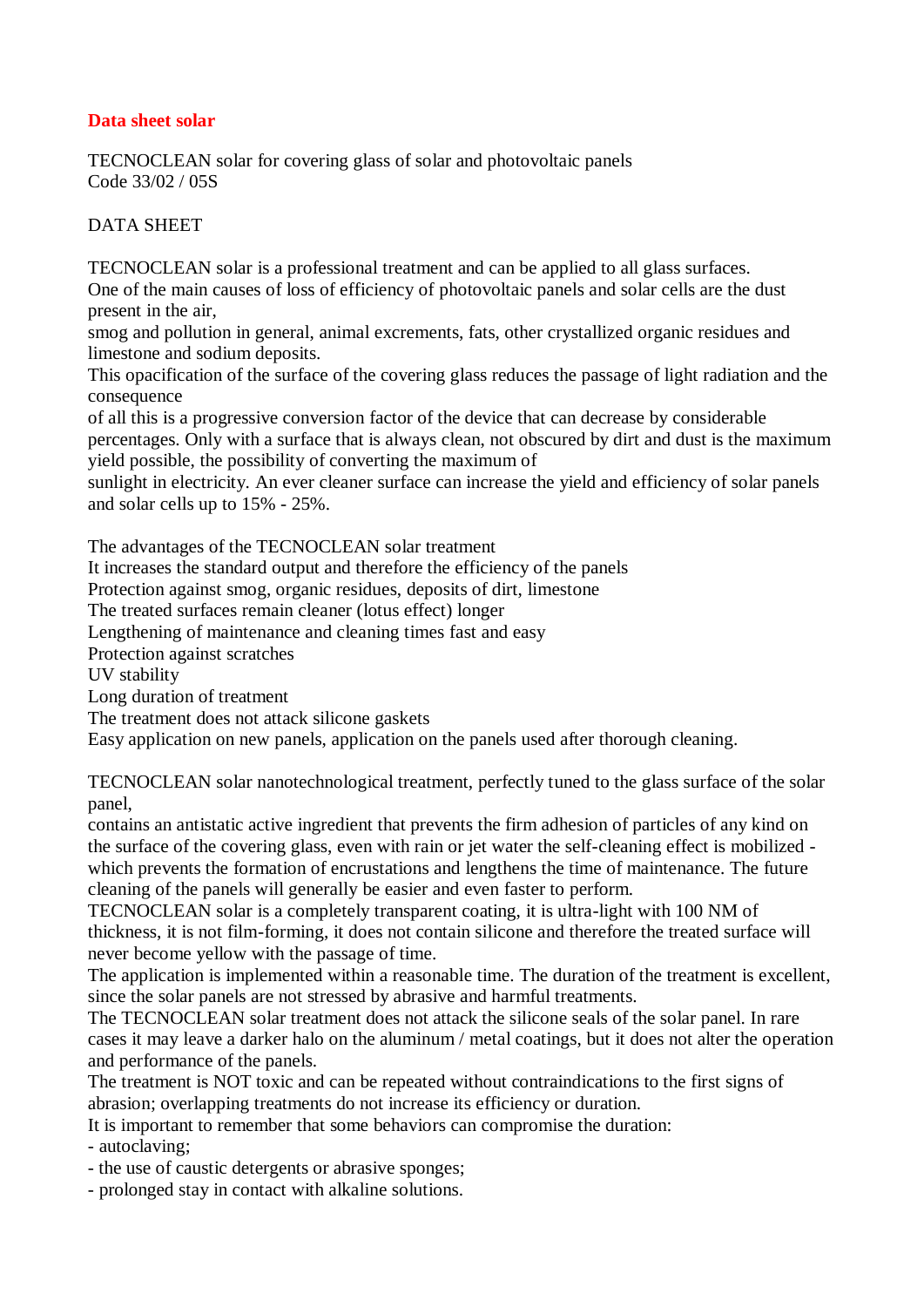Do not affect the efficiency of the treatment instead:

- washing also repeated in the dishwasher at 70 °

- detergents, disinfectants, dyes, acids.

Performance: spray: 40-45 sqm / liter - buffer: 65 - 75 sqm / liter Packaging: 5/10 liters tank

WARNINGS KEEP OUT OF THE REACH OF CHILDREN THE PRODUCT MUST BE USED EXCLUSIVELY WITH PROTECTIVE GLOVES AND GLASSES AND IN A SAFE ENVIRONMENT, AVOIDING DIRECT INHALATION. ATTENTION TO THE PRODUCT SAFETY DATA SHEET. DO NOT USE ON CHROMATURES, ALUMINUMS AND PLASTICS AS WELL AFTER THE APPEARANCE. IN CERTAIN CASES YOU CAN LEAVE A MORE DARK ALONE ON ALUMINUM OR METAL COVERINGS, WHICH DOES NOT ALTER THE FUNCTIONING AND PERFORMANCE OF SOLAR PANELS.

## INSTRUCTIONS FOR USE

Shake the product before use.

The product must NOT be stretched with other substances or water.

It is applied directly on new substrates, without the need for special preparation and cleaning treatments. For the substrates used before the application of the TECNOCLEAN SOLAR treatment a deep cleaning with REMOV Gel is necessary (in the case of very resistant dirt we recommend SUPERGLASS) to remove all limestone and resistant dirt.

1. apply the product abundantly and evenly on the perfectly clean and dry surface by means of a cotton wool pad (= cotton wool), soaked with the TECNOCLEAN solar product. If the metal or plastic of the frame profiles is wet, wipe off with a dry cloth immediately

during work, it could stain

It is very important to use a cotton pad and put a generous amount on the glass or ceramic of product and spread it evenly to see the wet glass and ceramics of product

If the product is too little, the right reaction does not happen, only an abundant amount applied, it manages to close the roughness of the glass and makes the surface repellent-repellent leave to dry for about 30-40 minutes until dry surface, if the environment is humid requires more time. 2. Remove the remains of the treatment that are excess in the glass with a dry cotton cloth and with circular movements. Do not use water at this stage of the treatment. 3. Wait for min. 3 hours or more, ie until the definitive end of the catalyst process, then wash the treated surface with water with the addition of a little neutral detergent. 4. Then dry the treated surface. The water does not flow well - the reasons are: 1) the glass was not perfectly clean before the treatment 2) given with cotton swab too dry, ie not abundant enough: then redo the treatment as per instructions for use above 3 ) in most cases the treated surface has not been well rinsed - the residue of the excess product stops the drops from falling - then proceed to a further washing with water and dish detergent. And the problem will be solved. Information for the industrial application: The treatment can be used by spraying (nozzle 0.8 / 0.9), but likes a small pass to sprayed glass swab. This is to increase adhesion if the glass had before the treatment of the obvious handprints or greasy halos. -